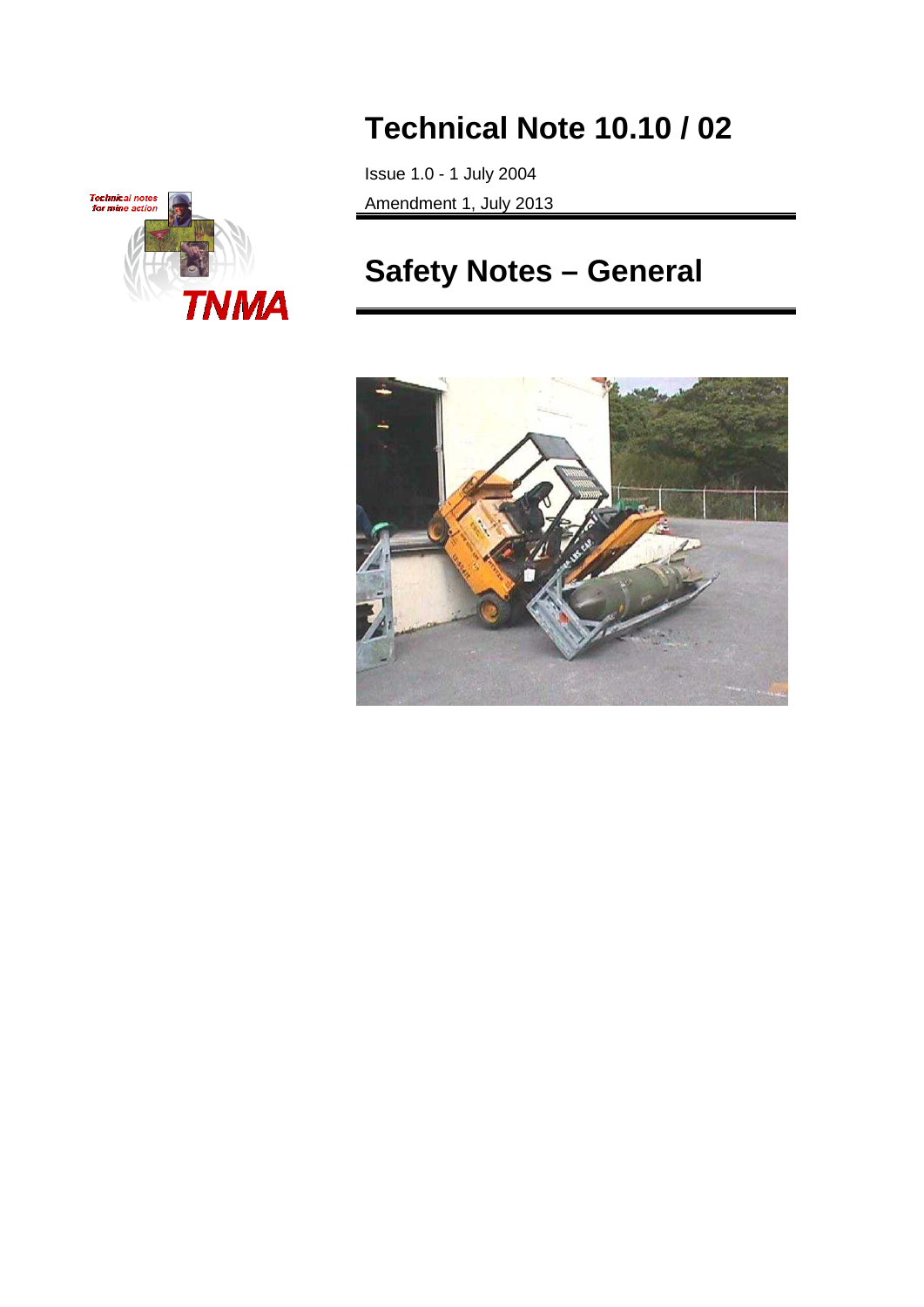## **Warning**

This document is distributed for use by the mine action community, review and comment. Although in a similar format to the International Mine Action Standards (IMAS) it is not part of the IMAS Series. It is subject to change without notice and may not be referred to as an International Standard.

Recipients of this document are invited to submit, with their comments, notification of any relevant patent rights of which they are aware and to provide supporting documentation. Comments should be sent to [mineaction@un.org](mailto:mineaction@un.org) with a copy to [imas@gichd.org.](mailto:imas@gichd.org)

The contents of this document have been drawn from a range of open source information, and have been technically validated as far as reasonably possible. Users should be aware of this limitation when utilising the information contained within this document. **They should always remember that this is an advisory document only; it is not an authoritative directive.**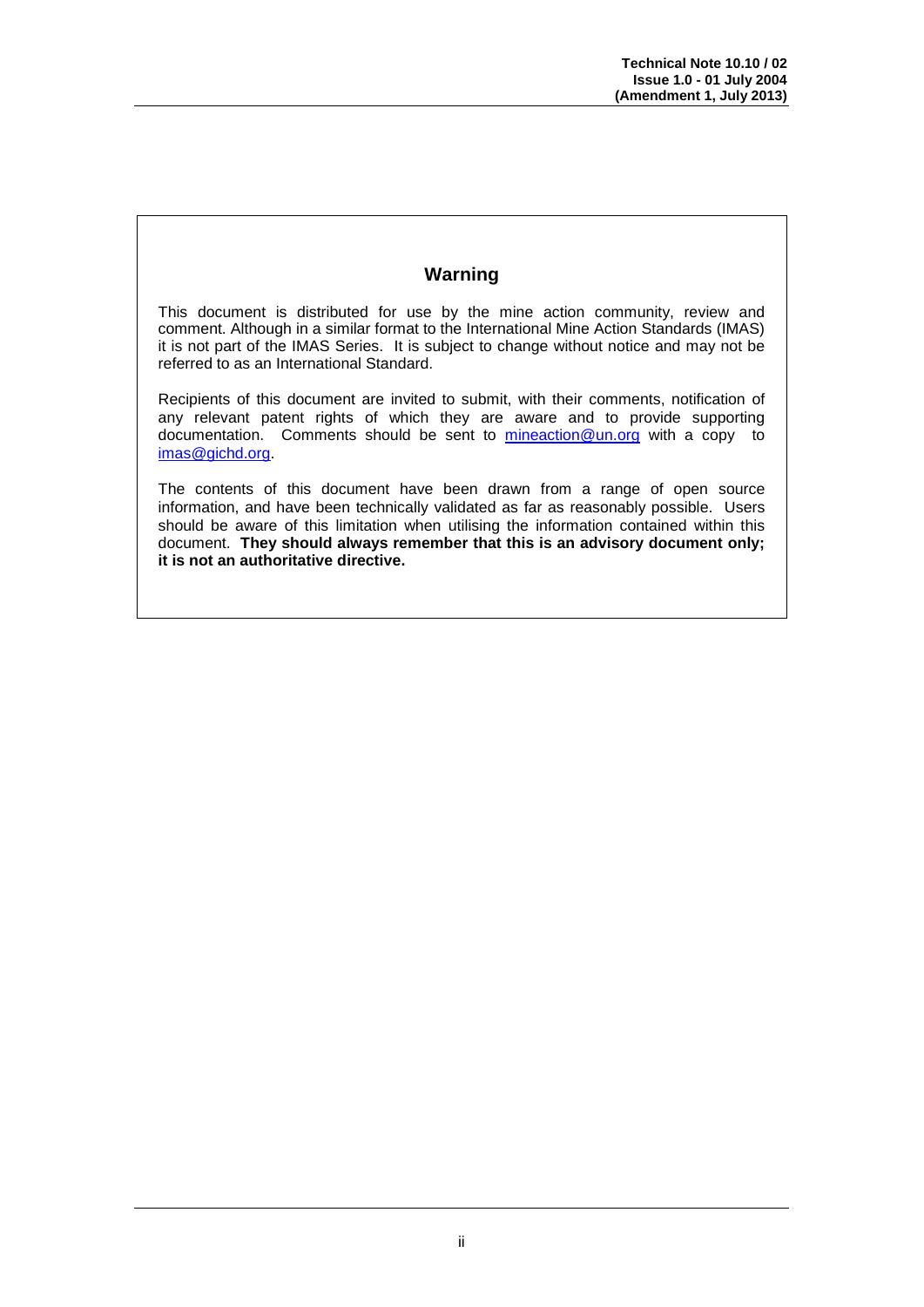# **Contents**

| 1.    |  |  |  |
|-------|--|--|--|
| 2.    |  |  |  |
| 3.    |  |  |  |
| 4.    |  |  |  |
| 5.    |  |  |  |
| 6.    |  |  |  |
| 7.    |  |  |  |
| 8.    |  |  |  |
| 9.    |  |  |  |
| 10.   |  |  |  |
| 11.   |  |  |  |
| 11.1. |  |  |  |
| 11.2. |  |  |  |
| 11.3. |  |  |  |
| 11.4. |  |  |  |
| 12.   |  |  |  |
| 13.   |  |  |  |
| 14.   |  |  |  |
| 15.   |  |  |  |
| 15.1. |  |  |  |
| 15.2. |  |  |  |
| 15.3. |  |  |  |
|       |  |  |  |
|       |  |  |  |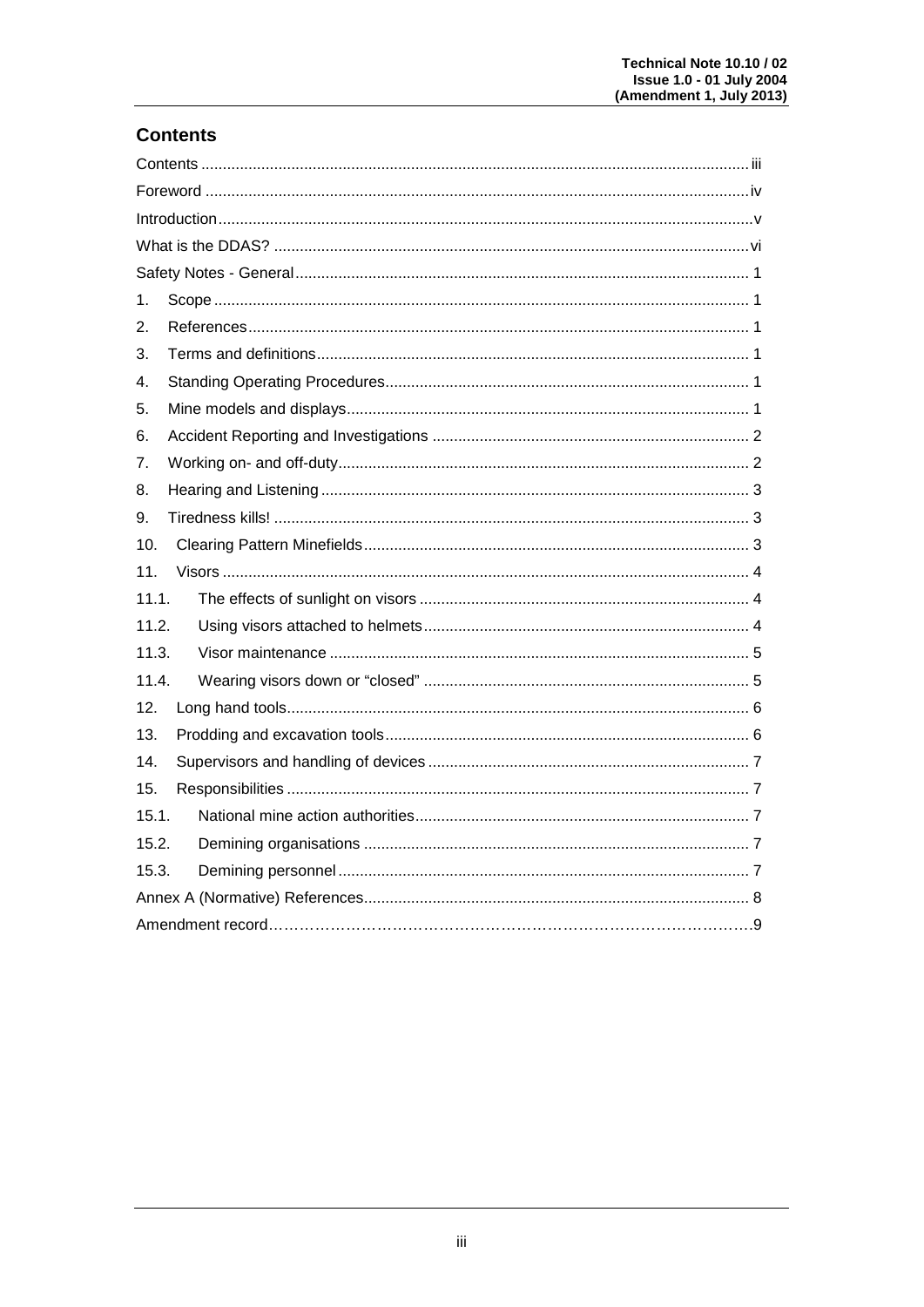## **Foreword**

Management practices and operational procedures for mine action are constantly evolving. Improvements are made, and changes are required, to enhance safety and productivity. Changes may come from the introduction of new technology, in response to a new mine or UXO threat, and from field experience and lessons learned in other mine action projects and programmes. This experience and lessons learned should be shared in a timely manner.

Technical Notes for Mine Action (TN) provide a forum to share experience and lessons learned by collecting, collating and publishing technical information on important, topical themes, particularly those relating to safety and productivity. Technical Notes complement the broader issues and principles addressed in International Mine Action Standards (IMAS).

The preparation of Technical Notes follows a rapid production and approval process. They draw on practical experience and publicly-available information. Over time, some Technical Notes may be 'promoted' to become full IMAS standards, while others may be withdrawn if no longer relevant or if superseded by more up-to-date information.

Technical Notes are neither legal documents nor IMAS. There is no legal requirement to accept the advice provided in a Technical Note. They are purely advisory and are designed solely to supplement technical knowledge or to provide further guidance on the application of IMAS.

Technical Notes are compiled by the Geneva International Centre for Humanitarian Demining (GICHD) at the request of the United Nations Mine Action Service (UNMAS) in support of the They are published on the GICHD website [\(http://www.gichd.org\)](http://www.gichd.ch/).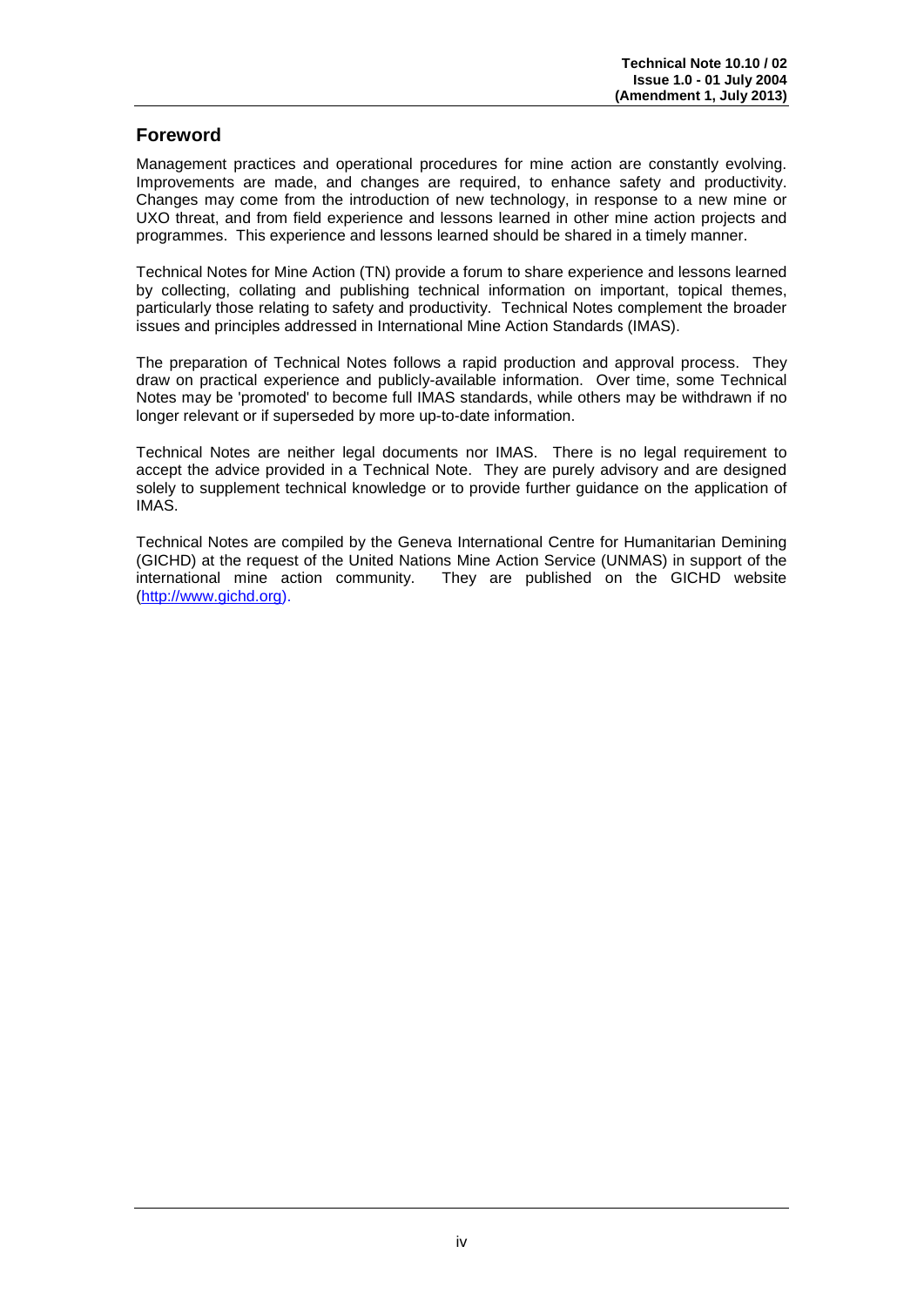#### **Introduction**

IMAS 10 .60 gives guidance on how to investigate and report demining incidents. Information from these investigations should be widely disseminated so that others may learn from any lessons immediately apparent. In addition, all Mine Action Programmes have been requested to forward demining accident reports to the Database of Demining Accidents (DDAS) held, and maintained, by the Geneva International Centre for Humanitarian Demining (GICHD). The DDAS is introduced below.

With the flow of information immediately following an accident, or incident, in the demining work place, a number of general conclusions and lessons can be immediately obvious. UNMAS, as the central coordinating body for mine action, has a responsibility to disseminate lessons learnt to all other programmes and this TN is a means by which immediate safety lessons can be disseminated.

It is intended that this TN will be periodically updated with new issues including new information being extracted from demining accidents. Before information is published in this TN it will be discussed within the UN agencies concerned with mine action support (UNMAS, UNDP and UNOPS) and GICHD. The information will be supported by a notification to all mine action programmes and extracted abbreviated information will be posted on a safety page of the E\_MINE Website, mineaction.org. At the same time the James Madison University Lessons Learnt database will extract and include relevant lessons.

The dissemination of information from accident reports and incident investigations is not an exercise to apportion blame. The intention is only to pass on general lessons learnt and safety messages and the source of the information will not be published, nor will names of units or individuals.

Safety issues considered relevant but not resulting from demining accidents or incidents should be sent to UNMAS or GICHD for possible inclusion in subsequent versions or updates of this TN and other lessons learnt databases.

While many of these safety messages included below may seem obvious they have all been highlighted as a result of recent accidents or have been extracted from a large number of accidents and so should be shared. Section 1 contains observations extracted from recent accidents and Section 2 contains recommendations taken from the Database of Demining Accidents. In this case hard evidence, extracted from several accident investigation reports, has indicated trends and so the recommendations should be taken most seriously.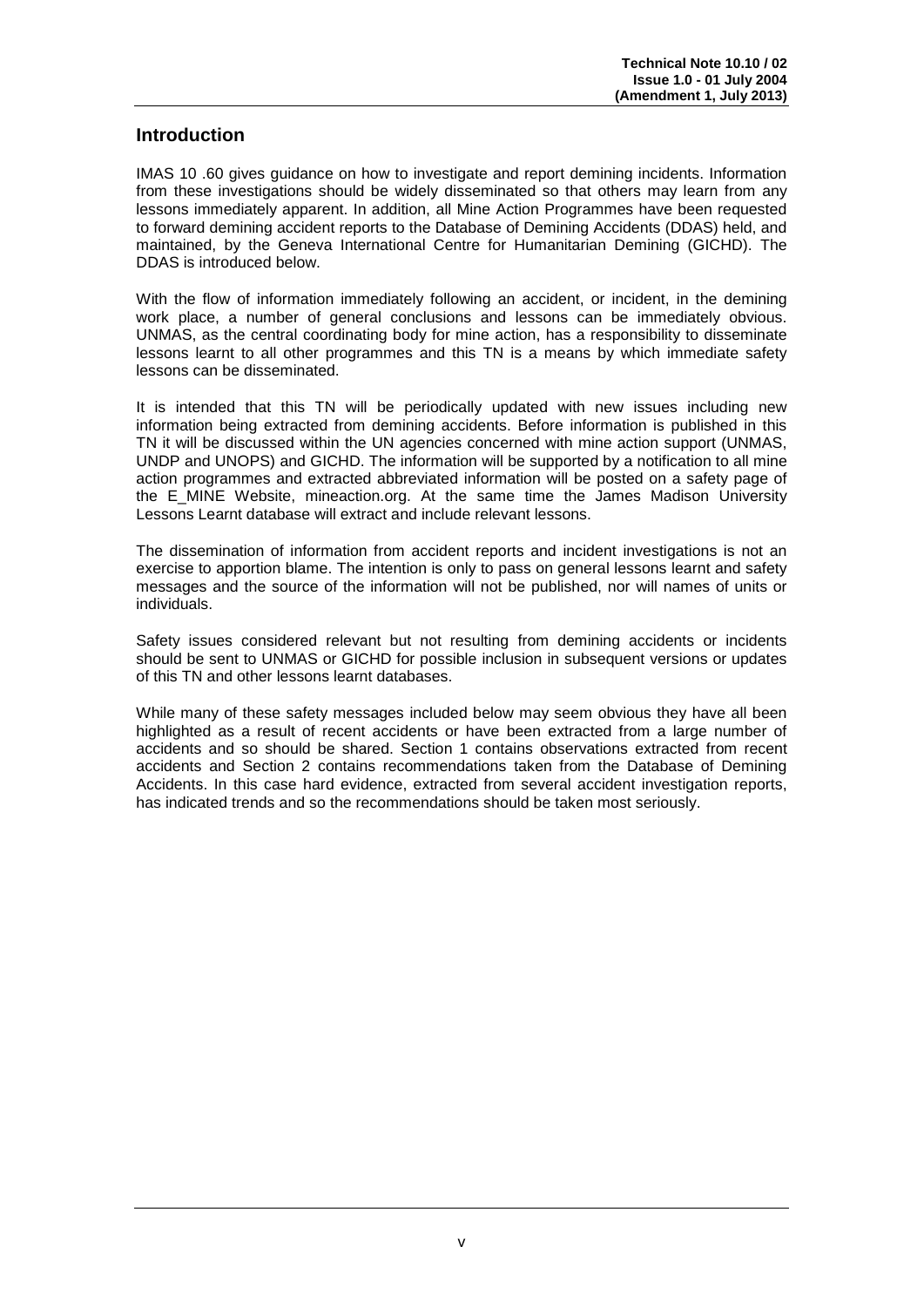## **What is the DDAS?**

The DDAS is a collection of demining accident reports held in a specially designed database. As at June 2004, there are 410 accidents recorded, involving 535 injuries, from 12 countries. Complete Board of Inquiry reports are duplicated inside the database, along with medical reports and related documents (names of individuals and organisations are removed.) This allows complex searching and querying. Results are then checked against the original Board of Inquiry reports before inferences are drawn.



While complex queries require some knowledge of the database structure, simple queries can generate graphical reports like that shown below.



#### **Accident classification**

The more records there are in the database, the more confidence we can have about lessons derived from it. When a significant percentage of accidents share a common feature, general inferences can be legitimately derived and the general lessons resulting can be compelling.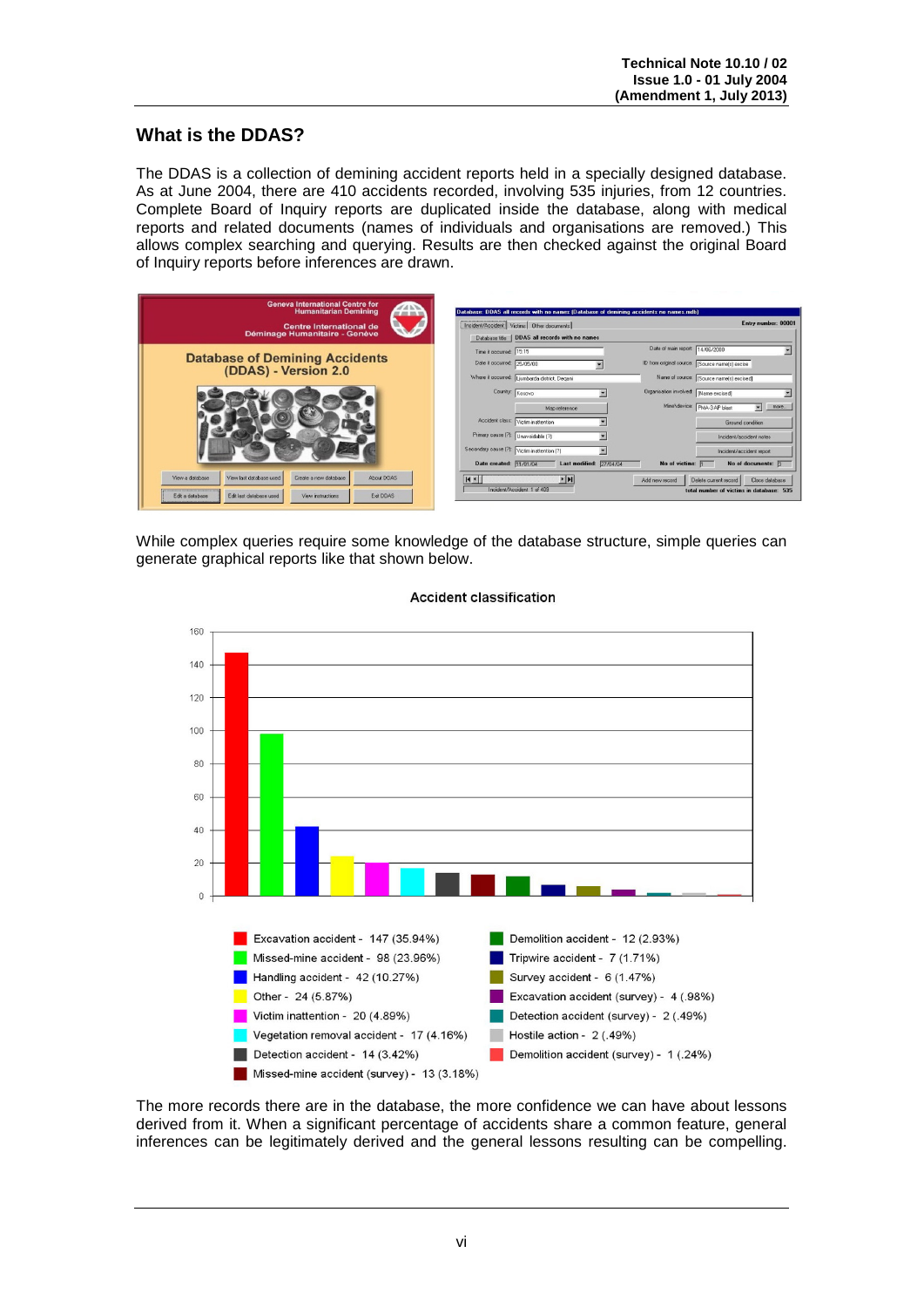# **Safety Notes - General**

#### **1. Scope**

This Technical Note highlights immediate lessons learnt from the initial reports of demining accidents and incidents as well as recommendations from an analysis of the Database of Demining Accidents (DDAS). It aims to disseminate the information to all concerned, as soon as possible, so that many may learn from the experiences of a few.

#### **2. References**

A list of normative references is given in Annex A. Normative references are important documents to which reference is made in this Technical Note and which form part of the provisions of this Technical Note.

#### **3. Terms and definitions**

A complete glossary of all the terms, definitions and abbreviations used in the IMAS series and Technical Notes is given in IMAS 04.10.

In the Technical Notes series, the words 'should' and 'may' are used to indicate the intended degree of compliance. This use is consistent with the language used in International Mine Action Standards (IMAS), and guides.

- a) 'should' is used to indicate the preferred requirements, methods or specifications; and
- b) 'may' is used to indicate a possible method or course of action.

# **SECTION 1 – Issues arising from recent accidents**

#### **4. Standing Operating Procedures**

SOPs are written for the safety of individuals and to provide clear instructions for processes. They are based on wide experience. It is an indisputable fact that the majority of accidents could have been avoided and were caused by a breach of one or more SOPs. There can only be one simple rule for SOPs – WORK ACCORDING TO APPROVED SOPs

Some ideas to keep SOPs relevant:

- 1) Discuss SOPs at regular intervals;
- 2) Listen to deminers who make suggestions to change SOPs;
- 3) Select one SOP daily to concentrate on it compliance, review, amendment;
- 4) Remain flexible Managers should be prepared to change SOPs if required.

#### **5. Mine models and displays**

As a general rule, all mines/UXO should be destroyed in situ. In this way there would never be the need to "lift" mines/UXO. However, for many reasons it may sometimes be necessary to lift and remove mines. IMAS gives guidance on when this is acceptable and this should only ever be done by approved personnel. Certain mines/UXO are generally considered unsafe to disarm, such as the Israeli No 4A and PMN-2 mine and the KB-1 sub-munition. National standards and SOPs should make specific reference to such items where applicable.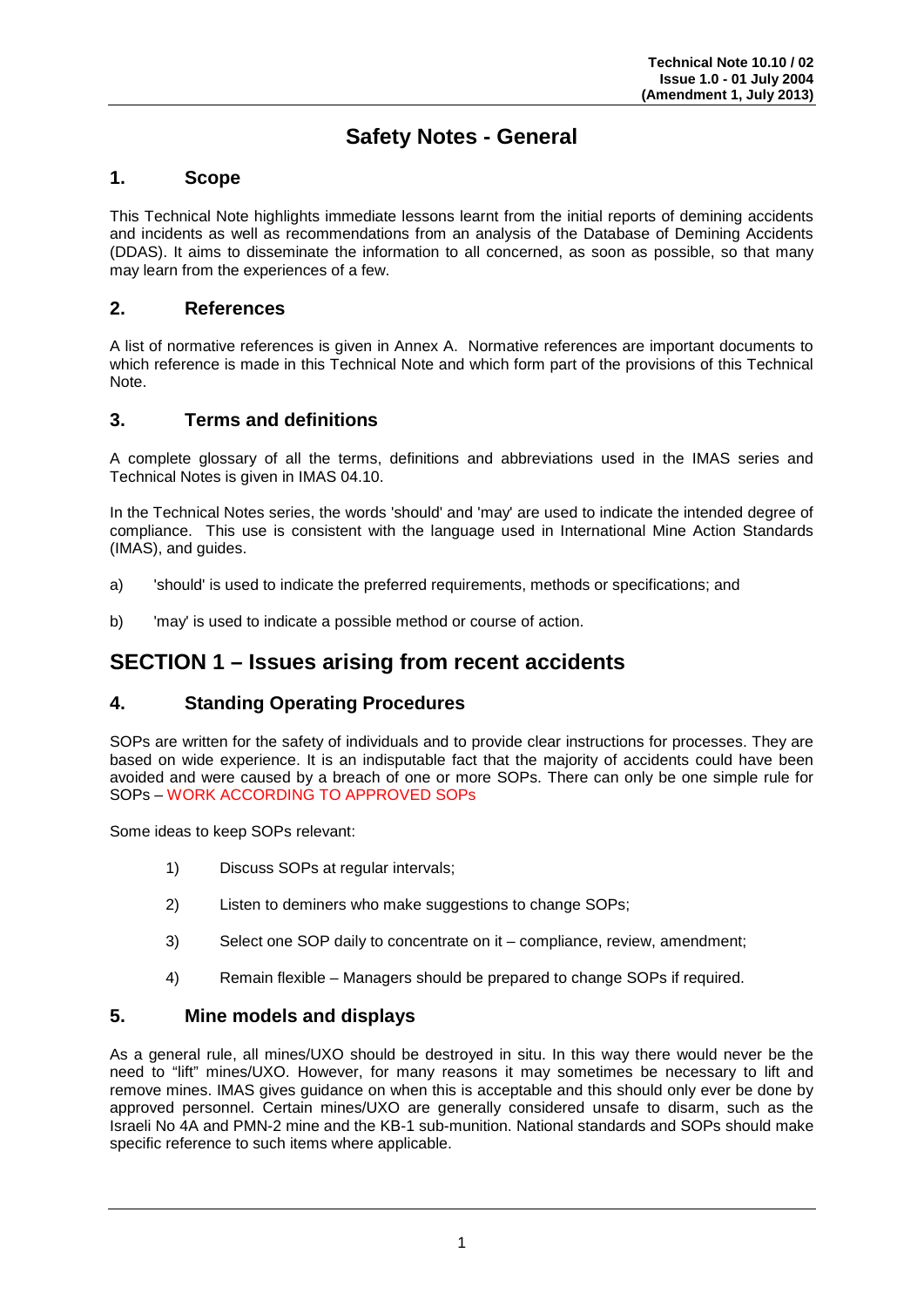Although it may seem obvious to state that any mine/UXO that has been removed from a minefield, or removed from storage, for the purposes of displays, exhibitions, training or testing of equipment, should always be made free from explosive (FFE) by an expert, accidents have happened through the handling of mines and UXO that were still live and in a dangerous state. Some simple rules should be adhered to when mines and UXO are used for any public display or training. They include:

- 1) All mine/UXO display and training items should be FFE. Items manufactured as training items may already be FFE but, surprisingly, this is not always the case - CHECK!
- 2) All mine/UXO display and training items should be certified and clearly identified as FFE, and marked with a unique reference number;
- 3) All mine/UXO display and training items should be recorded in a Register;
- 4) The Register should clearly state who rendered the mine/UXO FFE and when;
- 5) CHECK YOUR DISPLAY AND TRAINING ITEMS NOW. CHECK THEM REGULARLY. Make someone responsible for the process.

#### **6. Accident Reporting and Investigations**

All accidents and incidents should be reported in accordance with IMAS 10.60. Relevant information should be disseminated through UNMAS who will make the information available through the most suitable means. This TN is such a method of dissemination. The JMU Lessons Learnt database is an additional method of making lessons learnt known to others.

Investigations should be conducted by appropriately qualified and experienced 3<sup>rd</sup> party personnel. To avoid allegations of influence, or conflict of interest, consideration should be given to requesting a totally independent, possibly international, investigating body. Assistance and advice can be provide through UNMAS if required.

Mine Action Investigations are intended to derive lessons and not to apportion blame. However, if at any time it is inferred or there is sufficient reason to believe that a criminal charge may result, the situation should be handed over to the national police authorities as soon as possible. Where possible, a parallel investigation to derive mine action lessons should be continued.

#### **7. Working on- and off-duty**

Deminers should be reminded that if approached when off-duty with a request for help, they should not forget on-duty SOPs nor should they reduce safety standards to solve an immediate problem. Reducing safety standards at any time risks lives. Demining is a team activity, and always requires the presence of a supervisor, a medic, a safety vehicle and communications.

When off-duty:

- 1) Report requests for assistance to your supervisor, if possible, before you do anything;
- 2) Mark, warn local inhabitants and report items reported to you;
- 3) Do not approach mines or UXO without standard on-duty personal protection and medical backup;
- 4) Never reduce normal standards when "working" or acting in a helpful manner off duty;
- 5) Always tell someone what you are going to do even if acting off-duty.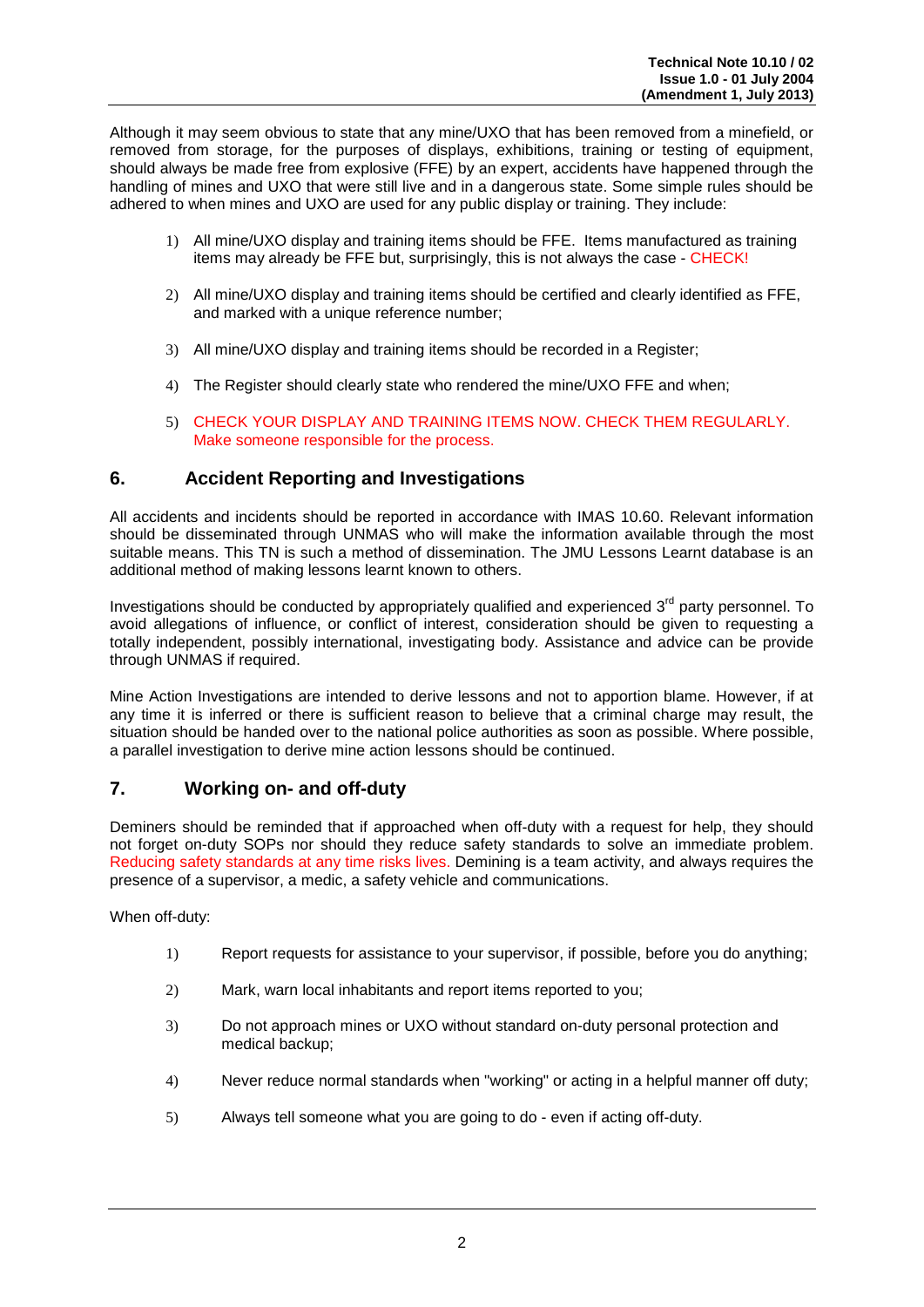## **8. Hearing and Listening**

Deminers rely heavily on their hearing to be able to detect mines and UXO. Good hearing can detect small changes in detector signals - bad hearing can miss them. Loud background noise or interference can also distract deminers. Most organisations check technical equipment regularly but how often do they check the hearing of the deminers?

Some points to consider;

- 1) Deminers should have proven good hearing and it should be checked annually;
- 2) Loud interference such as strong wind and road noise can reduce the ability to hear;
- 3) Consider stopping work in high winds;
- 4) Listen to a deminer when he says he cannot hear the metal detector signals.

#### **9. Tiredness kills!**

We can all accept that driving cars too long can be dangerous, so too can listening to a metal detector for too long. Local SOPs will state the length of time a deminer should operate and this is set for a reason.

Some points to emphasize;

- 1) Do not work longer periods than expected in SOPs;
- 2) Do not make "arrangements" with colleagues when working in pairs if it means changing work periods;
- 3) If tired, or unwell, deminers should tell their Supervisors who should make a decision on whether they should continue work;
- 4) Deminers should take breaks as directed. There should be no work in a break;
- 5) Shorten commuting distances to work by moving field camps if necessary.

#### **10. Clearing Pattern Minefields**

Minefield records can provide a great deal of information about what may be in the minefield and where. Do not ignore this information and pay attention to patterns that are either expected or apparent once demining has started. If there is a gap in the sequence, or a missing mine, deminers should STOP and EVALUATE. They should report, and not ignore, until an explanation for the absence has been found or the missing mine has been located. Accidents have a occurred through ignoring an apparently "missing" mine in a pattern.

Some thoughts for the Supervisors and Deminers;

- 1) Watch the pattern;
- 2) Place markers where mines have been found to highlight the pattern;
- 3) Think ahead;
- 4) Investigate anomalies;
- 5) But, always remember, the record may not be 100% accurate.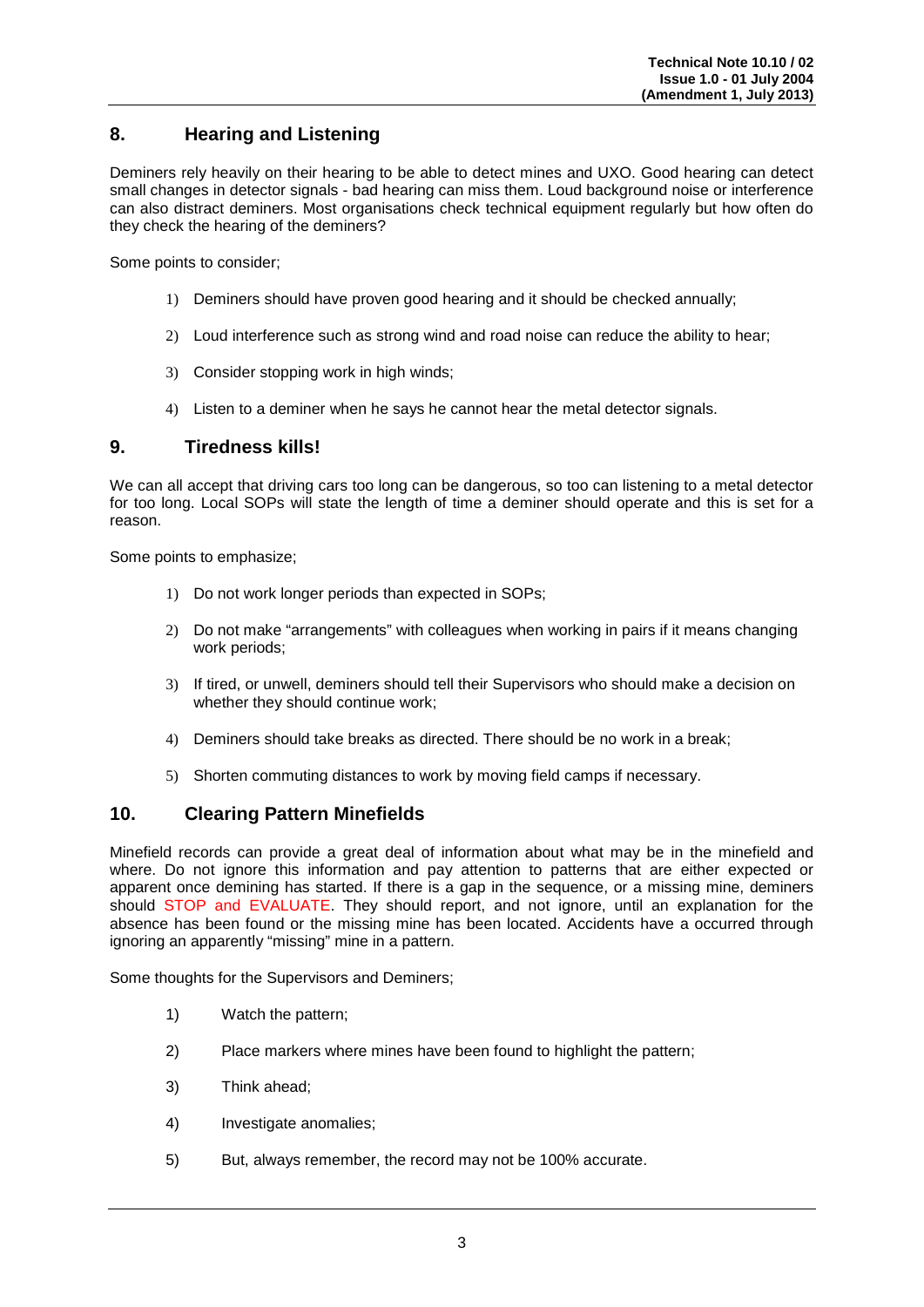# **SECTION 2 – Issues arising from DDAS analysis**

#### **11. Visors**

#### **11.1. The effects of sunlight on visors**

Users should be aware that the polycarbonate material from which blast-visors are made is adversely affected by prolonged exposure to sunlight (Ultra Violet light: UV). The effect of sunlight is to create hardened areas from which a crack may propagate. Visors have "shattered" is some recorded accidents, and a follow-up indicates that these visors had been in use for several years. The number of hours and the intensity of the UV to which they were exposed cannot be reliably estimated.

A visor that shatters in an anti-personnel mine blast event can add to the wearer's injuries. Eye loss has resulted.

Polycarbonate can be chemically treated during manufacture to provide a measure of UV resistance. The effectiveness of the various UV treatments is not known but some lead to a reduction in the optical clarity of the material. Visors manufactured with UV resistant properties should be subjected to NATO STANAG 2920 V50 fragmentation testing to ensure that the level of fragmentation resistance is not lower than that achieved with untreated polycarbonate and should also be checked for optical properties before purchase.

Drawing inferences from the available evidence in the DDAS, it is recommended that:

- 1) visors manufactured from untreated polycarbonate are replaced annually or every 225 days of use in order to minimise risks of degraded protection as a result of UV exposure;
- 2) visors are marked with identifiers so that their use can be recorded and audited and replacement made at timely intervals.

These recommendations do not necessarily apply to the visor's mounting, frame or helmet, which may have a longer service life.

#### **11.2. Using visors attached to helmets**

IMAS 10.30 requires that:

"eye protection …. providing full frontal coverage of face and throat as part of the specified frontal protection ensemble" be provided.

Users are advised that many short visors attached to helmets do not provide full frontal coverage of the face and throat and it is not only the lower face and throat that are at greater risk as a result.

The DDAS has records of more than a dozen accidents where the victims were wearing helmets and visors with the visor "down", but they had tilted the helmet back and looked out beneath the bottom edge of the visor. This provided a direct line of flight for fragments from a detonation to enter their eyes and eye loss has resulted.

Visors attached to helmets that were designed for military use often stand some distance from the face and flare towards the bottom. This allows good ventilation, but was not designed to protect against a threat that comes predominantly from below (the most common demining accident occurs while prodding/excavating).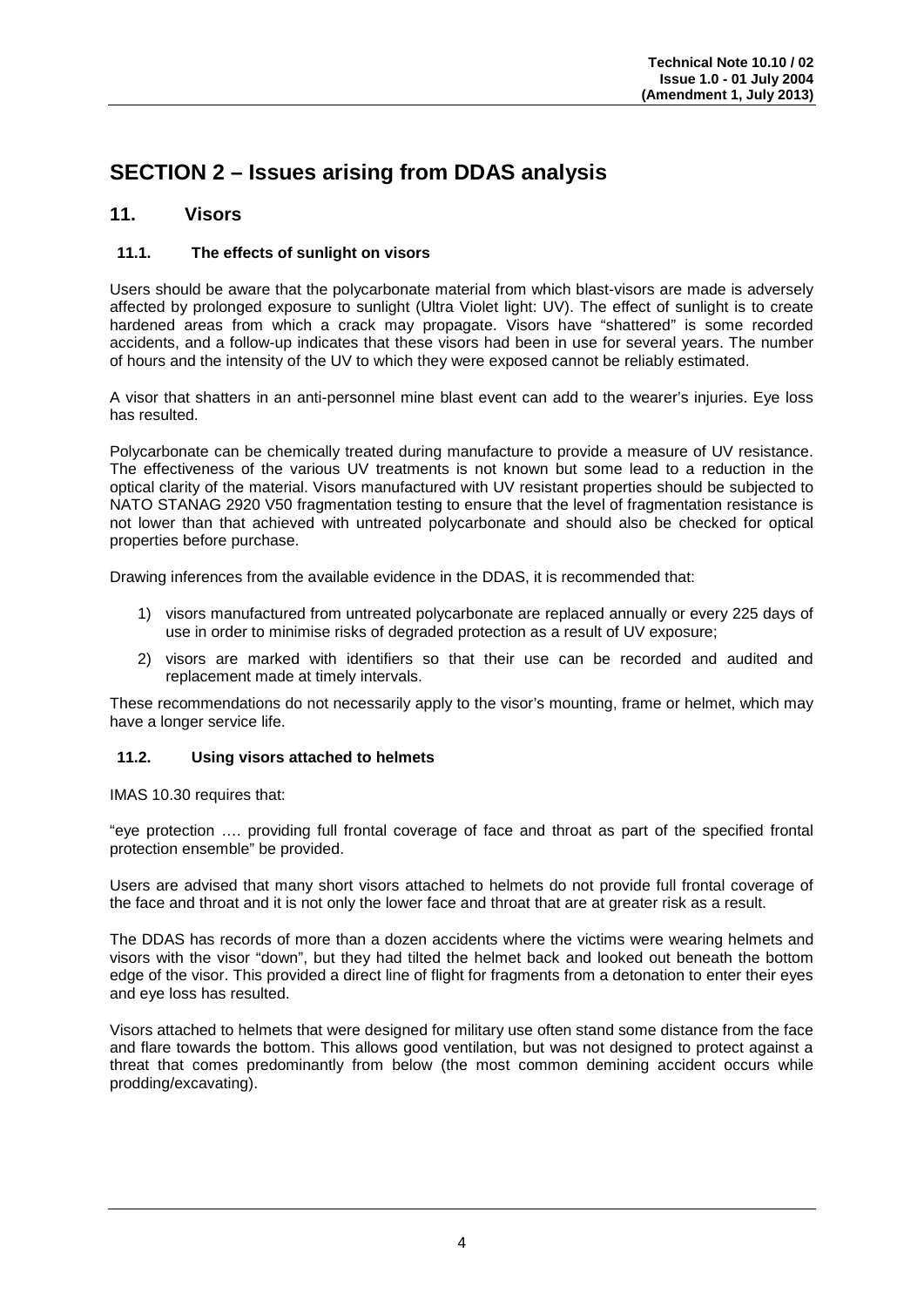

This helmet and visor were used in an accident involving an eye injury

Drawing inferences from the available evidence in the DDAS, it is recommended that:

- 1) short visors attached to helmets are replaced by longer versions that provide "full frontal coverage of face and throat";
- 2) helmet visors are always used in a fully closed position;
- 3) purchasers consider replacing combat helmets with alternatives that provide ventilation while allowing the visor to be closer to the wearer's face;
- 4) purchasers consider buying visors that do not have hinges that allow them to be raised.

#### **11.3. Visor maintenance**

Polycarbonate visors are easily scratched, especially in dusty environments. Once scratched vision is impaired.

Users are advised that polycarbonate is porous and the use of chemical polishes and abrasives on a visor face may have unpredictable results on the protective properties of the material. The use of abrasives will reduce the thickness of the material and should be avoided.

It is recommended that:

- 1) the only polish applied to untreated polycarbonate should be a high-quality, smooth toothpaste. The cloth used should be should be dust and grit free: the soft lint material used for cleaning spectacles is usually suitable;
- 2) a regime of visor maintenance by washing with clean soapy water and storing in soft, dust free bags (with a strong outer) should be enforced; (note: use soap not detergent! Hand soap is ideal and liquid detergents are not a substitute.);
- 3) appropriate means of protecting visors in transit should be devised;
- 4) visors should be checked regularly and replaced whenever their condition restricts visibility and compromises safety.

Polycarbonate can have its outer surfaced hardened. This makes the material a little more resistant to the light scratching that is common, but less flexible because the outer surface is hard. Generally, visors with a hardened outer surface must be thicker and heavier in order to provide the same level of blast protection as an untreated example. The hardened surface of a treated visor should only be polished using methods and materials recommended by the manufacturer.

#### **11.4. Wearing visors down or "closed"**

In almost a quarter of all accidents recorded in the DDAS, a visor was issued but either not worn or not worn in a "closed" position. In more than half of these, severe eye injury or eye-loss has occurred. In some cases the condition of the visor was such that the victim raised the visor on finding a mine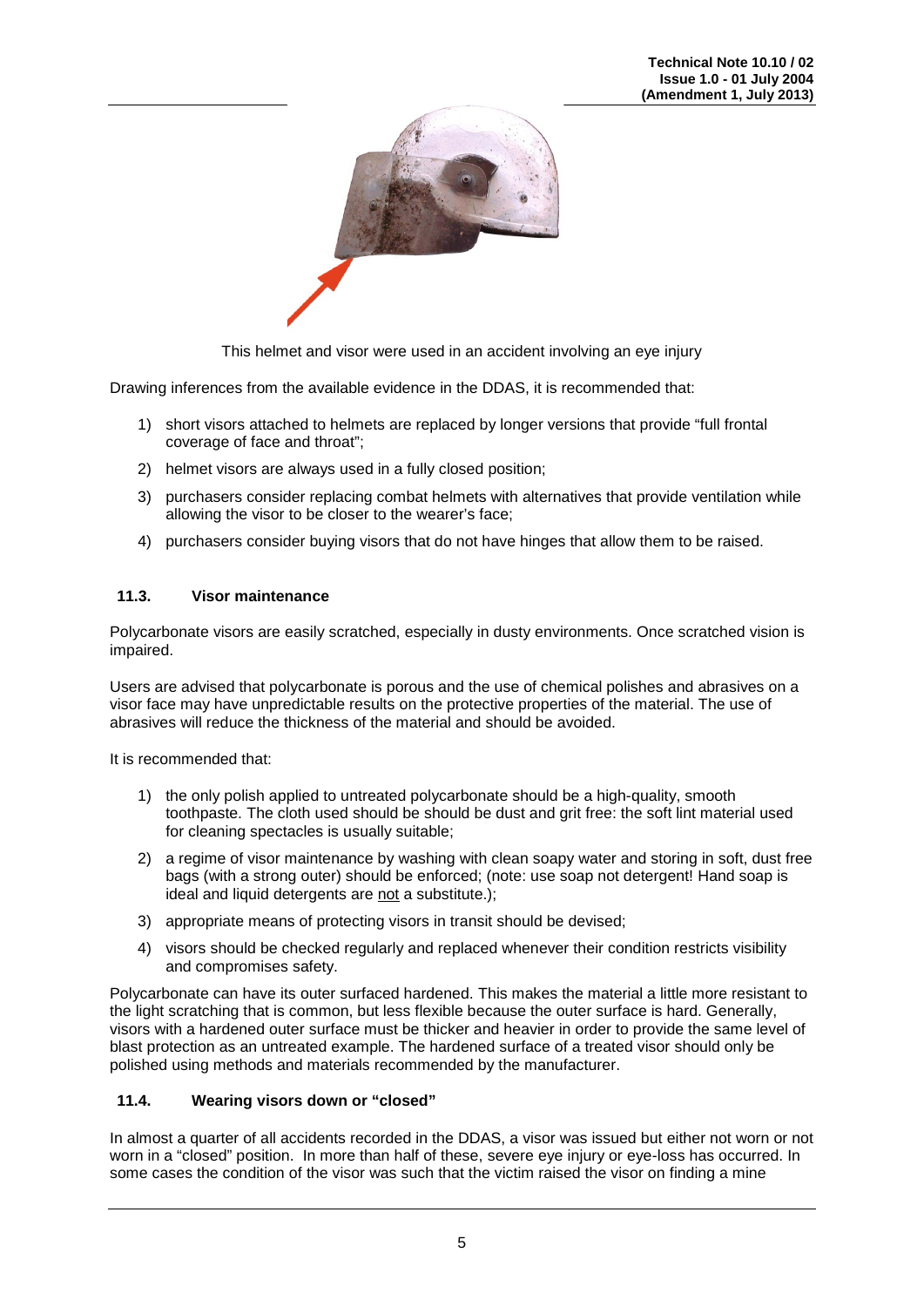because he wanted to see it clearly. In others the visor was worn partly raised as an apparent habit. Accident investigators and senior demining staff are frequently photographed in the mined area without visors or with visors raised and have submitted these photographs as part of their reports, apparently without being aware of the example they are setting.

Drawing inferences from the available evidence in the DDAS, it is recommended that:

- 1) supervisors and visitors to the field are reminded to consider safety and that they must set an example by wearing visors in accordance with SOPs at all times;
- 2) when selecting visors, make sure that they fit properly and are held securely at an appropriate angle.
- 3) purchasers should consider buying visors that are fixed in a down position;
- 4) SOPs regarding the use of visors in a "closed" position when excavating/prodding should be enforced.

#### **12. Long hand tools**

The use of tools designed specifically for demining is spreading. Using varied designs and materials, one feature that almost all have in common is increased length. This allows the user's hand to be further from any accidental detonation.

The Velocity of Detonation of a small device is usually high enough to cause severe hand injury or loss when the hand is directly above or within 15cm of the detonation. There are exceptions, but a study of accidents in the DDAS shows that severe injury is very common. The speed of the advancing blast front decreases dramatically with distance, and this is especially apparent with small devices such as anti-personnel blast mines. At 30cm distance from the largest anti-personnel blast mine, and to one side, the evidence in the DDAS indicates that it is reasonable to expect severe hand injury to be avoided. That said, if the hand is directly above the mine, it is likely to be severely injured by fragments of mine casing, earth and stones regardless of the increased distance.

In the past, it has been argued that tools of a 30cm blade length are unwieldy and difficult to use. Demining organisations using the tools do not report this problem, although it may be true when the tool is unusually heavy.

Drawing inferences from the available evidence in the DDAS, it is recommended that:

- 1) excavation and prodding tools are designed so that the user's hands are at least 30cm from the possible point of initiation;
- 2) SOPs covering the angle of approach (30° or less) should be reinforced.
- 3) that awareness training on the use and design of tools and blast effects is enforced.

#### **13. Prodding and excavation tools**

The inquiries into several accidents that have occurred during prodding/excavation have concluded that the victim did not have adequate tools for the task. In some the deminer only had a prodder, and in some he only had a trowel. It was widely felt that more than one tool was needed in order to both prod and move spoil safely aside.

Other accidents have occurred while using light pickaxes, mattocks and hoes for excavation. Usually these are used from one side to shave the face of an excavation in order to get close to an indication. When used in area-excavation, they are used after the ground has been investigated with a prodder. The accidents have occurred when the victim has struck an anti-personnel blast mine with the blade of the tool. The tools have frequently broken and the parts of the wooden handles caused injury.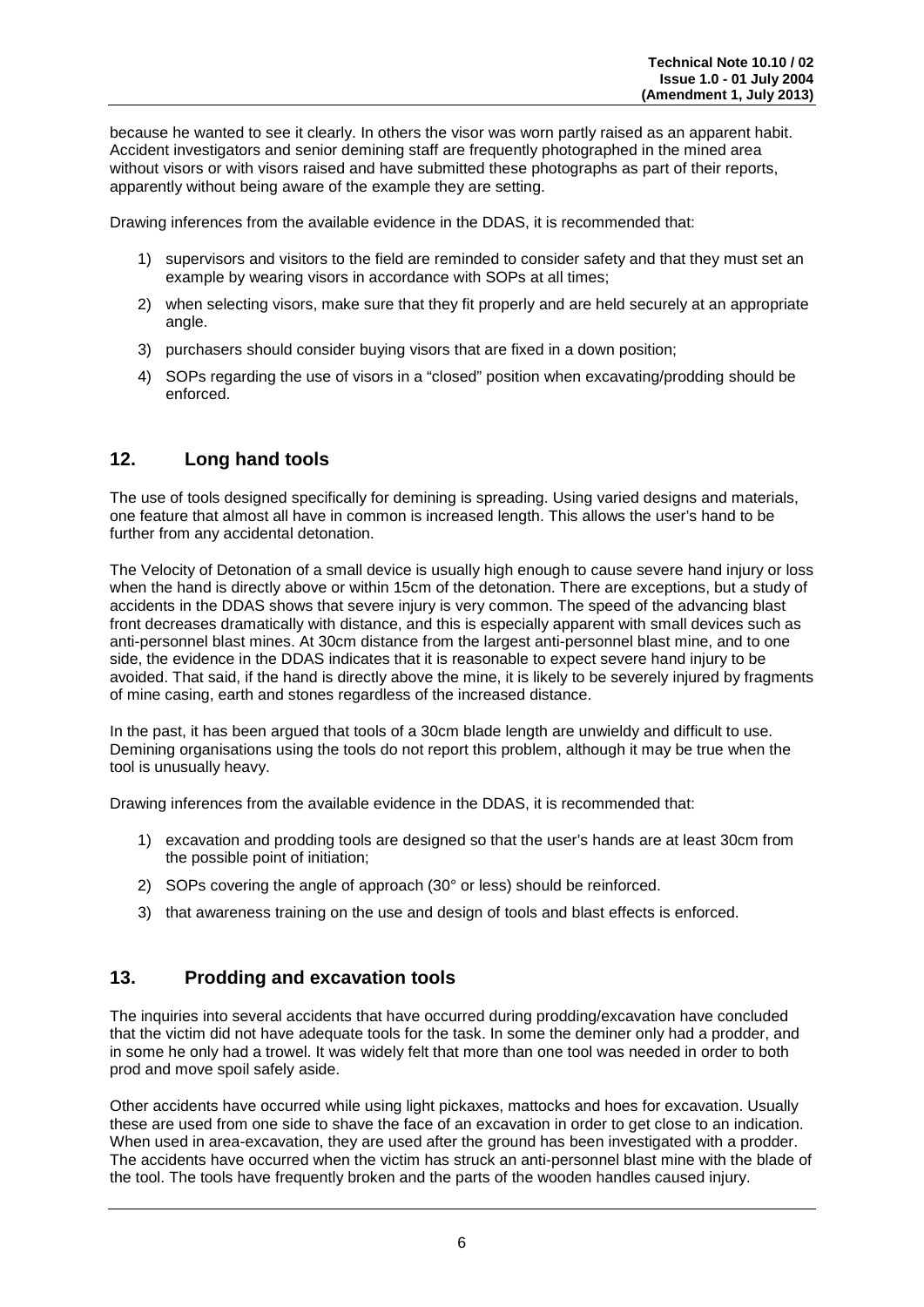Drawing inferences from the available evidence in the DDAS, it is recommended that:

- 1) demining organisations ensure that deminers are equipped with suitable tools for prodding/excavation, which are (as a minimum) a thin prodder and a trowel or other tool designed for spoil removal:
- 2) demining organisations using pickaxes, mattocks or hoes for excavation should use tools that are designed to stay in one piece in the event of an accident. This may involve welding the tool-head to a thin metal pipe or constructing the tool from a single piece of metal stock.

## **14. Supervisors and handling of devices**

One in five recorded accidents in the DDAS involved a person in a supervisory role. Generally, the ratio of deminers to supervisors is greater than one in five, from which it can be inferred that a supervisor is at a slightly higher risk of suffering an accident than a deminer. This may not be surprising because supervisors often have to set charges and deal with tasks such as "handling" devices. What may be surprising is that in 50% of accidents involving supervisors, the supervisor was not wearing the PPE approved by his/her demining organisation.

Also, in 45% of all handling accidents recorded in the DDAS the victim was a supervisor, and in a quarter of those, there was more than one victim. From this is can be inferred that the supervisors were not enforcing the appropriate safety distances.

Drawing inferences from the available evidence in the DDAS, it is recommended that:

- 1) supervisors, managers, senior staff and advisors should be reminded that safety distances and all SOPs also apply to them;
- 2) safety distances between a person handling a device and other individuals should be rigidly enforced;
- 3) supervisors should be reminded to refrain from "showing" others what they do outside a training environment;
- 4) supervisors should be reminded that they must wear the appropriate PPE for the task, even if their SOP does not require them to wear full PPE when outside the working lanes.

#### **15. Responsibilities**

#### **15.1. National mine action authorities**

It is the responsibility of the National Mine Action Authority to ensure that the managers of all local demining teams, NGOs or commercial companies are aware of the existence of this Technical Note.

#### **15.2. Demining organisations**

It is the responsibility of the management of local demining teams, NGOs or commercial companies to pay attention to this Technical Note, and incorporate the recommendations into SOPs where appropriate. If no National Mine Action Authority exists, it is their responsibility to ensure that all demining teams are aware of the recommendations in this Technical Note.

#### **15.3. Demining personnel**

It is the responsibility of all field staff, whether deminers or EOD, to adhere to SOPs, to carry out the recommendations in this Technical Note to the best of their ability, and to inform their management if compliance with the recommendations cannot be achieved.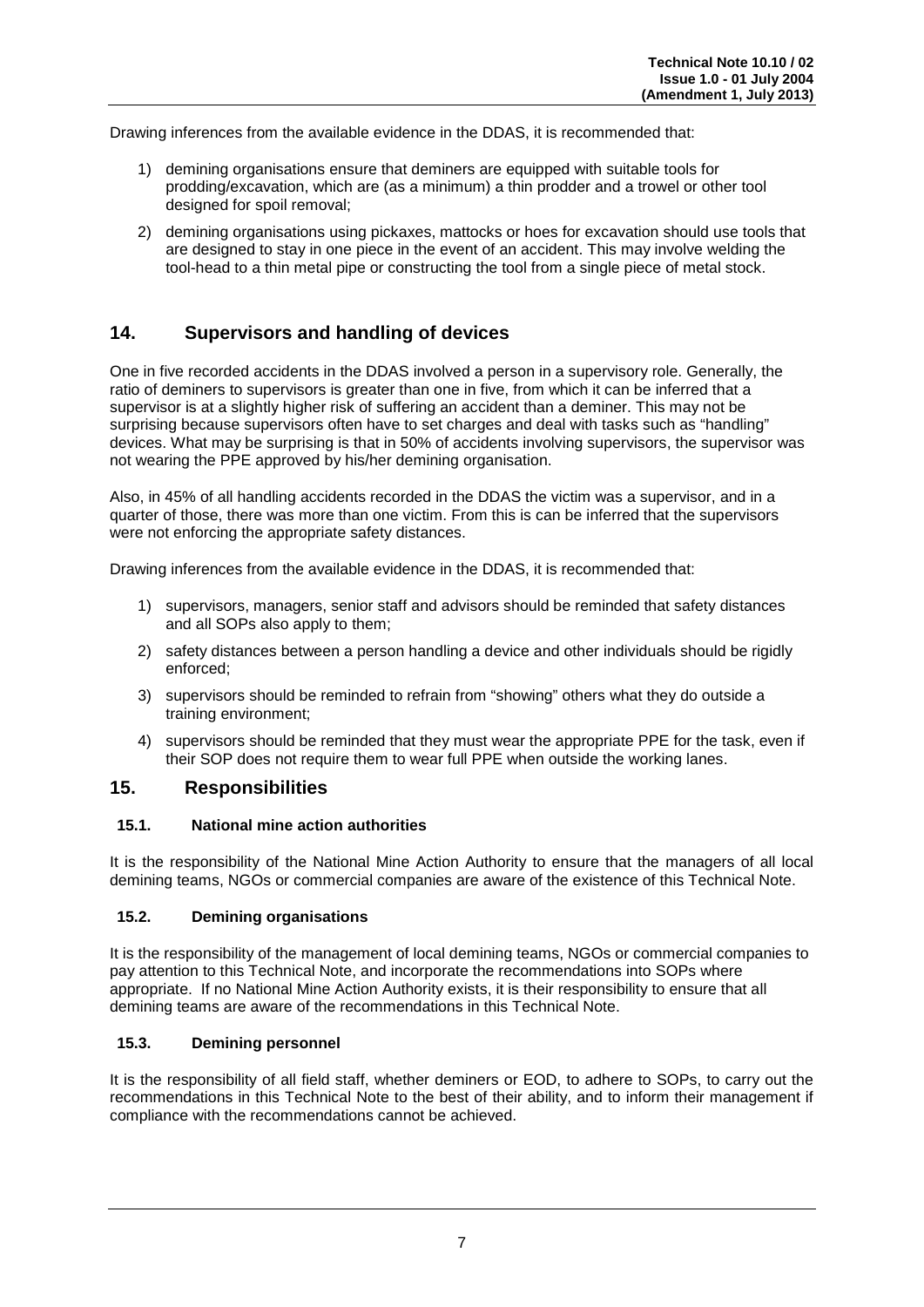# **Annex A (Normative) References**

The following documents, when referred to in the text of this Technical Guide, form part of the provisions of this guide.

- a) IMAS 04.10. Glossary of demining terms; and
- b) IMAS 10.60 Accident investigation and reporting.

The latest version/edition of these references should be used. The GICHD hold copies of all references used in this Technical Note. A register of the latest version/edition of the IMAS standards and references is maintained by UNMAS, and can be read on the UNMAS web site at [www.mineaction.org.](http://www.mineaction.org/) National mine action authorities, employers and other interested bodies and organisations should obtain copies before commencing mine action programmes.

The latest version/edition of the Technical Notes can be accessed via the GICHD website at [www.mineactionstandards.org.](http://www.mineactionstandards.org/)